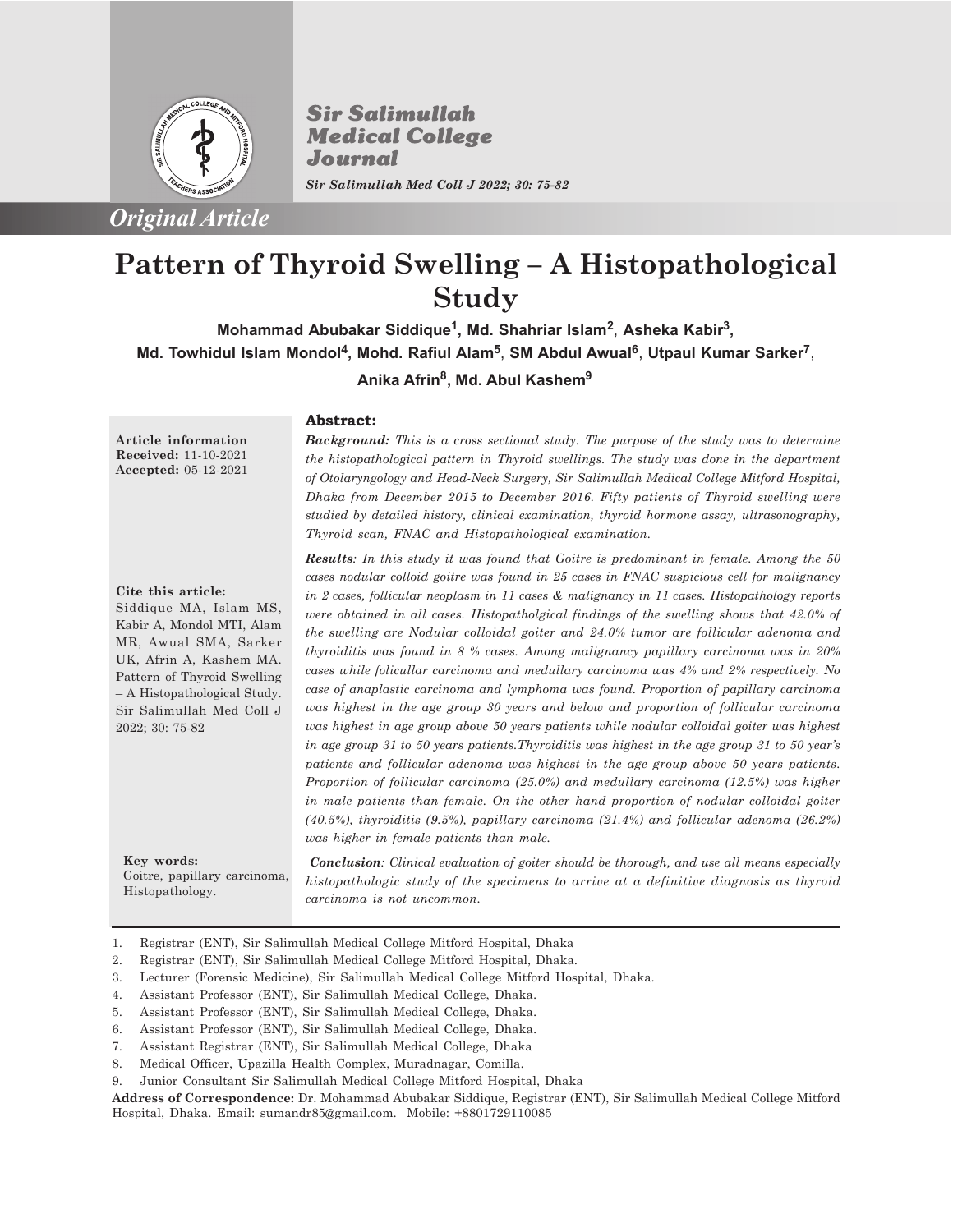#### **Introduction:**

The thyroid gland is unique among the endocrine glands because of its size. It is the largest endocrine gland and one of the most responsive organs in the human body.1The thyroid is situated in the lower part of the front and sides of the neck. It regulates the basal metabolic rate, stimulates somatic and psychic growth, and plays an important role in calcium metabolism. The thyroid develops from a median endodermal thyroid diverticulum which grows down in front of the neck from the floor of the primitive pharynx, just caudal to the tuberculum impar.<sup>2</sup> Diseases of the thyroid are of great importance because most are amenable to medical or surgical management. They include conditions associated with excessive release of thyroid hormones (hyperthyroidism), those associated with thyroid hormone deficiency (hypothyroidism) and those that present as mass lesions of the thyroid.<sup>1</sup> Incidence of thyroid gland diseases also vary with geographical location.<sup>3</sup> Thyroid disorders are one of the common problems encountered in clinical practice with majority of benign in nature.<sup>4</sup> They are endemic in mountainous region of the world, where the soil, water & food supply contain little iodine.<sup>5</sup> The prevalence of thyroid swelling ranges from 4% to10% in the general adult population and from  $0.2\%$  to 1.2% in children.<sup>6</sup> In our country the national prevalence rate is  $10 - 15\%,$ <sup>6</sup> which indicate the whole country is endemic. The majority of clinically diagnosed thyroid swellings are nonneoplastic; only 5%-30% are malignant and require surgical intervention<sup>7</sup>.

Bangladesh is an endemic area for iodine deficiency goiter. In many cases, non-neoplastic goiter present as a solitary thyroid nodule (STN). Most of the STN are benign, few are malignant. The endemicity varies from one place to another. The highest prevalence in Bangladesh is in the district of Jamalpur, Rangpur; the range varies from 21- 30%.<sup>6</sup>

Long standing goiter (more than 5 years) is regarded as a risk factor for the development of thyroid cancer.<sup>4</sup> Thyroid cancer is a relatively rare malignancy, representing only 1.5% of all the cancers, but it is the commonest endocrine cancer accounting for 92% of all endocrine malignancies . 6,8,9 Papillary carcinoma is the most common thyroid cancer followed by follicular, medullary, anaplastic and lymphoma. So evaluation of thyroid swelling should be undertaken by careful history taking, physical examination and investigation like FT3, FT4, TSH level. FNAC and further evaluation by postoperative histopathological examination is needed. Histological examination of the removed thyroid swelling is the most accurate way to determine the pathology.10 Laboratory investigations other than FNAC have limited role to find out the histological nature of thyroid swelling. Isotope scan can demonstrate the functioning capacity of the nodule but cannot predict the histopathological character.<sup>11</sup> Ultrasonographic scanning is capable of differentiating solid from cystic lesion but cannot distinguish malignant from benign one.12 As histopathology is the best way to determine the pathology, so this study will help to adopt the specific management approach. This will decrease extra surgical burden of the patient as well as decrease morbidity.

### **Methodology:**

This is an observational type of cross sectional study carried out at the department of Otolaryngology & Head-Neck Surgery, Sir Salimullah Medical College and Mitford Hospital from December 2015 to December 2016. All patients (Bangladeshi male and female) with thyroid swelling admitted in ENT & Head-neck Surgery unit for operation. Due to limited time schedule only 50 patients are included into the study. Sampling technique was non random sampling. The patients will be selected using non probability, purposive sampling technique. Statistical Package for Social Sciences (SPSS) version 20.0 was used to analyze the data. New variables were constructed as per the requirement of analysis.

### **Result:**

**Table I** *Lymph node swelling of the patients*

| Other swelling | Number | Percentage |  |
|----------------|--------|------------|--|
| Positive       | 5      | 10.0       |  |
| Negative       | 45     | 90.0       |  |
| Total          | 50     | 100.0      |  |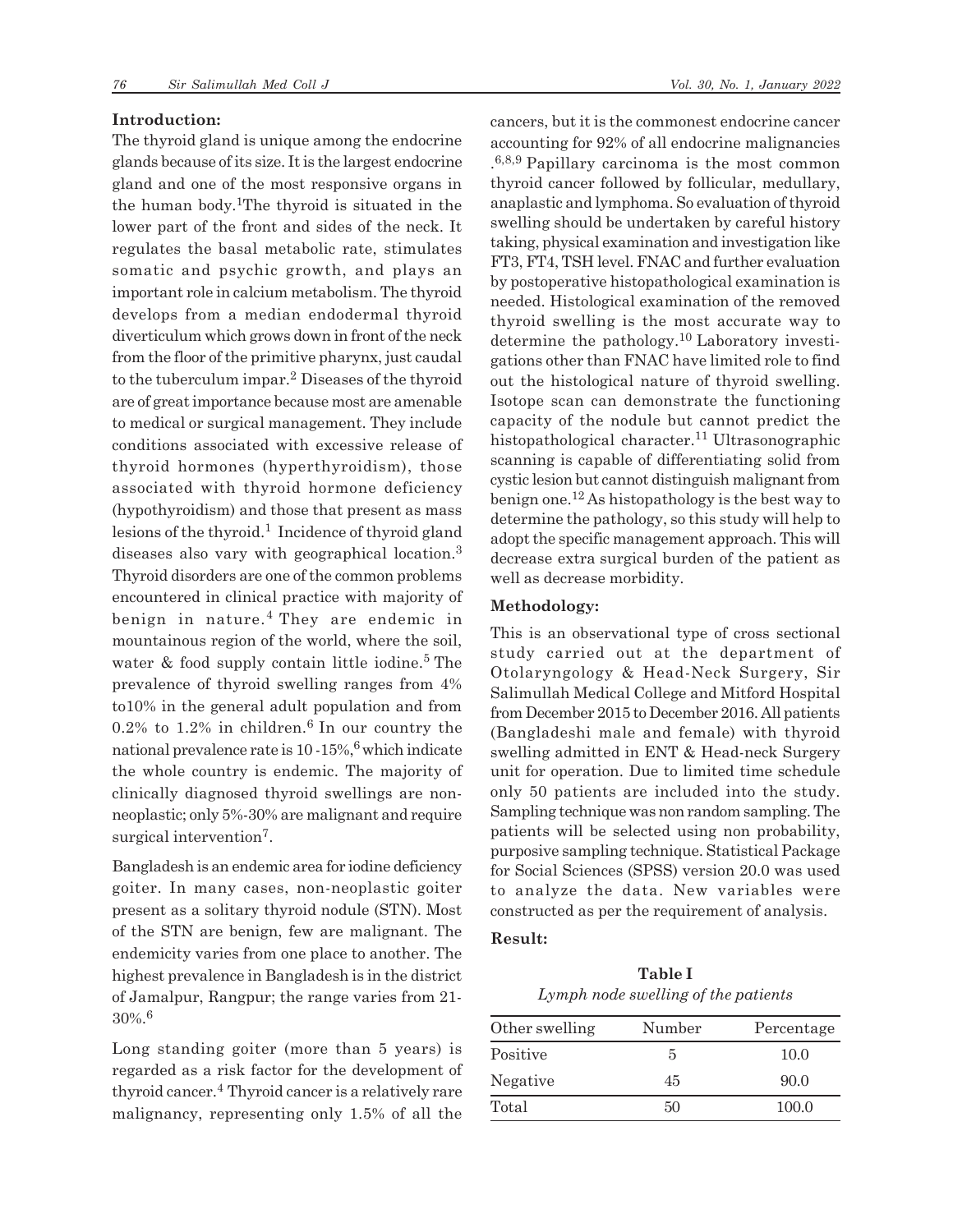| <b>Table II</b><br>Consistency of the swelling |        |            |  |  |  |
|------------------------------------------------|--------|------------|--|--|--|
| Consistency                                    | Number | Percentage |  |  |  |
| Soft                                           | 3      | 6.0        |  |  |  |
| Firm                                           | 22     | 44.0       |  |  |  |
| Hard                                           | 11     | 22.0       |  |  |  |
| Mixed                                          | 14     | 28.0       |  |  |  |
| Total                                          | 50     | 100.0      |  |  |  |

## **Table III** *Mobility of the swelling*

| Mobility | Number | Percentage |
|----------|--------|------------|
| Mobile   | 44     | 88.0       |
| Immobile | 6      | 12.0       |

# **Table IV** *Clinical symptom of the patients*

| Variable               | Number         | Percentage |  |
|------------------------|----------------|------------|--|
| Raised temperature     |                |            |  |
| Yes                    | $\overline{2}$ | 4.0        |  |
| No                     | 48             | 96.0       |  |
| Tenderness             |                |            |  |
| Present                | 3              | 6.0        |  |
| Absent                 | 47             | 94.0       |  |
| Retrosternal extension |                |            |  |
| Present                | 1              | 2.0        |  |
| Absent                 | 49             | 98.0       |  |
| <b>Bruit</b>           |                |            |  |
| Present                | 1              | 2.0        |  |
| Absent                 | 49             | 98.0       |  |
| Palpable lymphnode     |                |            |  |
| Present                | 5              | 10.0       |  |
| Absent                 | 45             | 90.0       |  |
| Vocal cord palsy       |                |            |  |
| Present                | 3              | 6.0        |  |
| Absent                 | 47             | 94.0       |  |

**Table V** *FNAC findings of thyroid swelling*

| FNAC findings             | Number | Percentage |  |
|---------------------------|--------|------------|--|
| Nodular colloidal goiter  | 25     | 50.0       |  |
| Papillary carcinoma       | 6      | 12.0       |  |
| Follicular neoplasm       | 11     | 22.0       |  |
| Suspicious for malignancy | 2      | 4.0        |  |
| Medullary carcinoma       | 5      | 10.0       |  |
| Thyroiditis               | 1      | 2.0        |  |
| Total                     | 50     | 100.0      |  |

# **Table VI** *USG findings of the swelling*

| USG nodularity | Number | Percentage |
|----------------|--------|------------|
| Solitary       | 20     | 40.0       |
| Multiple       | 29     | 58.0       |
| No nodularity  | 1      | 2.0        |
| Total          | 50     | 100.0      |

### **Table VII**

### *Treatment options of the patients*

| Treatment                |    | Number Percentage |
|--------------------------|----|-------------------|
| Total thyroidectomy      | 20 | 40.0              |
| Near total thyroidectomy | 1  | 2.0               |
| Right hemi thyroidectomy | 8  | 16.0              |
| Left hemi thyroidectomy  | 10 | 20.0              |
| Total thyroidectomy with | 5  | 10.0              |
| neck dissection          |    |                   |
| completion thyroidectomy | 6  | 12.0              |
| Total                    | 50 | 100.0             |

### **Table VIII**

| Histopathological findings of the swelling |    |                   |  |  |  |  |  |
|--------------------------------------------|----|-------------------|--|--|--|--|--|
| Histopathological findings                 |    | Number Percentage |  |  |  |  |  |
| Nodular colloidal goiter                   | 21 | 42.0              |  |  |  |  |  |
| Follicular carcinoma                       | 2  | 4.0               |  |  |  |  |  |
| Thyroiditis                                | 4  | 8.0               |  |  |  |  |  |
| Papillary carcinoma                        | 10 | 20.0              |  |  |  |  |  |
| Follicular adenoma                         | 12 | 24.0              |  |  |  |  |  |
| Medullary carcinoma                        | 1  | 2.0               |  |  |  |  |  |
| Total                                      | 50 | 100.0             |  |  |  |  |  |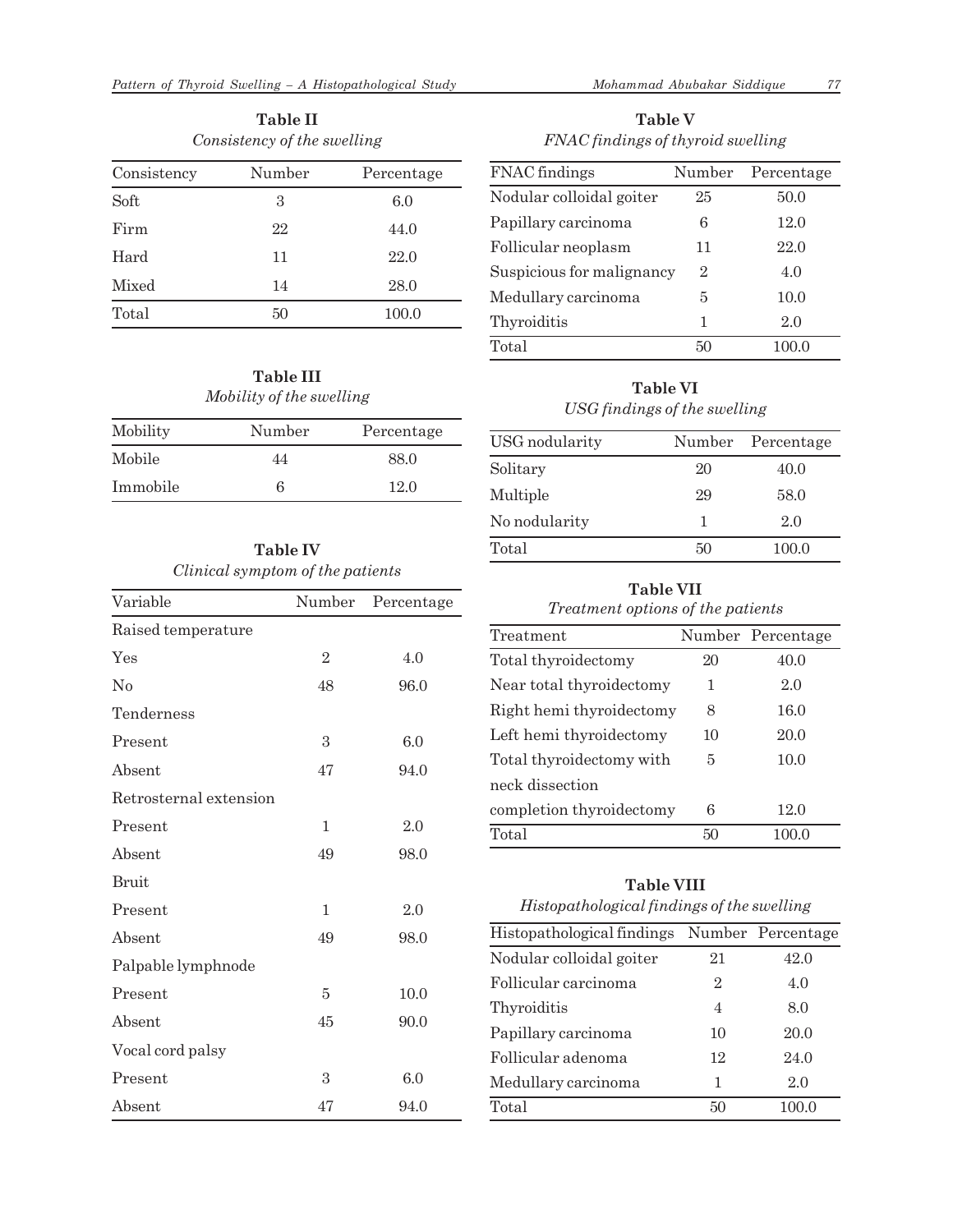| Age in    | Histo-pathological findings |                  |                |           |                |                | Ρ     |
|-----------|-----------------------------|------------------|----------------|-----------|----------------|----------------|-------|
| years     | Nodular                     | Follicular       | Associated     | Papillary | Follicular     | Medullary      |       |
|           | colloidal goiter            | ca               | thyroiditis    | ca        | adenoma        | carcinoma      |       |
| $\leq 30$ | 6                           |                  | $\Omega$       | 7         | 5              | $\overline{0}$ |       |
|           | 31.6%                       | 5.3%             | $0.0\%$        | 36.8%     | 26.3%          | $0.0\%$        |       |
| 31-50     | 11                          | $\boldsymbol{0}$ | $\overline{4}$ | 3         | $\overline{4}$ |                |       |
|           | 47.8%                       | $0.0\%$          | 17.4%          | 13.0%     | 17.4%          | 4.3%           |       |
| >50       | $\overline{4}$              | 1                | $\Omega$       | $\theta$  | 3              | $\Omega$       | 0.131 |
|           | 50.0%                       | 12.5%            | $0.0\%$        | $0.0\%$   | 37.5%          | $0.0\%$        |       |
| Total     | 21                          | $\overline{2}$   | $\overline{4}$ | 10        | 12             |                |       |
|           | 42.0%                       | $4.0\%$          | 8.0%           | 20.0%     | 24.0%          | $2.0\%$        |       |

**Table IX** *Relationship between age and histopathological findings*

**Table X** *Relationship between sex and histopathological findings*

| <b>Sex</b> | Histo-pathological findings |                |                |           |            |           |       |
|------------|-----------------------------|----------------|----------------|-----------|------------|-----------|-------|
|            | Nodular                     | Follicular     | Thyroiditis    | Papillary | Follicular | Medullary |       |
|            | colloidal goitre            | ca             |                | ca        | adenoma    | carcinoma |       |
| Male       | 3                           | $\overline{2}$ | $\Omega$       |           |            |           | 0.004 |
|            | 37.5%                       | 25.0%          | $0.0\%$        | 12.5%     | 12.5%      | 12.5%     |       |
| Female     | 18                          | $\overline{0}$ | $\overline{4}$ | 9         | 11         | $\theta$  |       |
|            | 42.9%                       | $0.0\%$        | $9.5\%$        | 21.4%     | 26.2%      | $0.0\%$   |       |
| Total      | 21                          | $\overline{2}$ | $\overline{4}$ | 10        | 12         |           |       |
|            | 42.0%                       | $4.0\%$        | 8.0%           | 20.0%     | 24.0%      | $2.0\%$   |       |

**Table XI** *Relationship between FNAC and histopathological findings*

| <b>FNAC</b> | Histo-pathological findings |                |                |                |                       |            | P       |
|-------------|-----------------------------|----------------|----------------|----------------|-----------------------|------------|---------|
|             | Nodular                     | Follicular     | Papillary      |                | Associated Medullary  | Follicular |         |
|             | colloidal goiter            | ca             | ca             |                | thyroiditis carcinoma | adenoma    |         |
| Benign      | 19                          | $\overline{0}$ |                | 8              | $\overline{2}$        | $\Omega$   | < 0.001 |
|             | 63.3%                       | $0\%$          | 3.3%           | 26.7%          | 6.7%                  | $0.0\%$    |         |
| Malignant   | $\overline{2}$              | $\overline{2}$ | 3              | $\overline{2}$ | 10                    | 1          |         |
|             | $10.0\%$                    | $10.0\%$       | $15.0\%$       | $10.0\%$       | 50.0%                 | $5.0\%$    |         |
| Total       | 21                          | $\overline{2}$ | $\overline{4}$ | 10             | 12                    | 1          |         |
|             | 42.0%                       | $4.0\%$        | 8.0%           | 20.0%          | 24.0%                 | $2.0\%$    |         |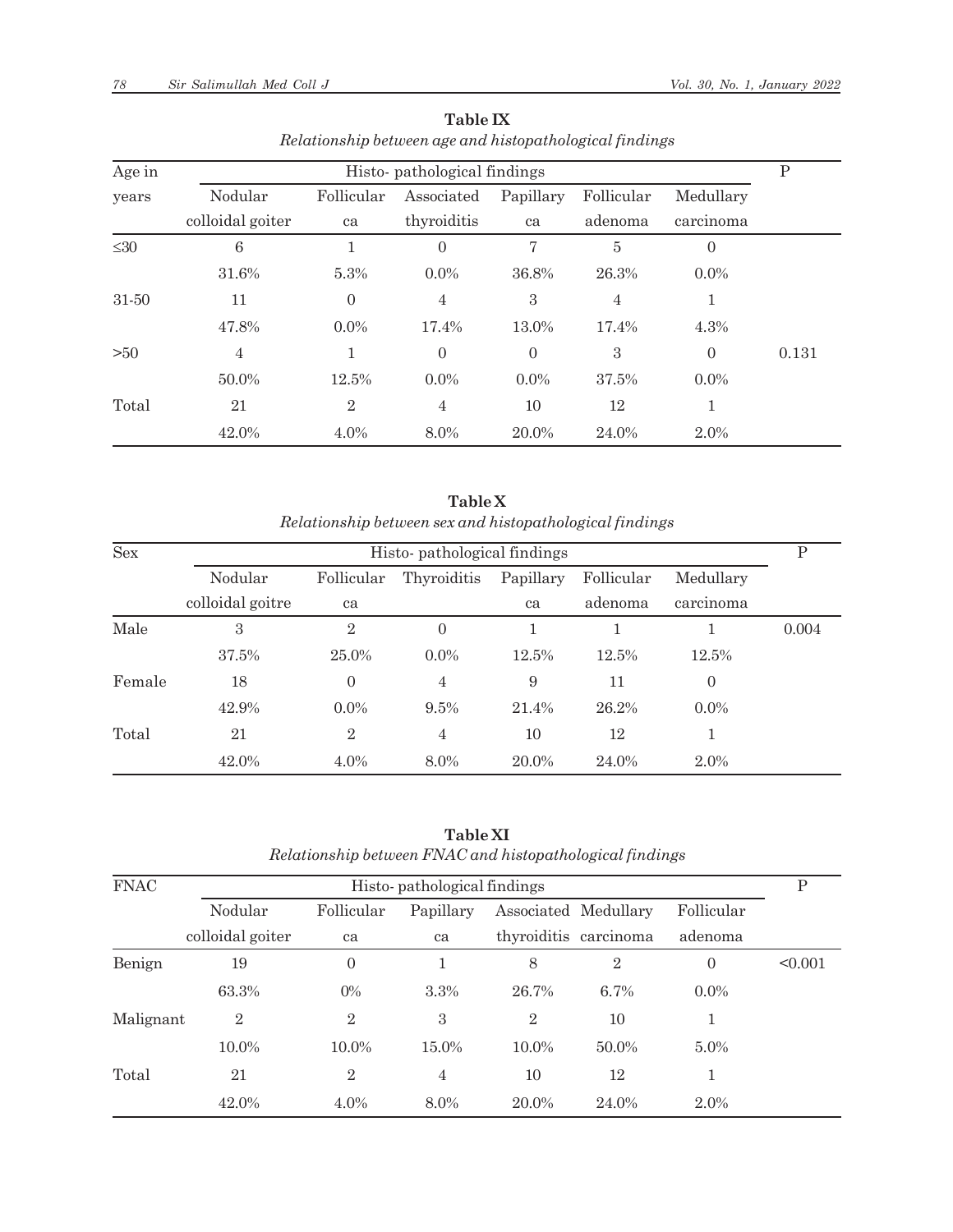### **Discussion:**

This cross sectional study was done in the department of Otolaryngology & Head – Neck Surgery, Sir Salimullah Medical College and Mitford Hospital from December 2015 to December 2016. For this study 50 patients of thyroid swelling were studied by detailed history, clinical examination, thyroid hormone assay, ultrasonology, thyroid scan, FNAC and histopathological examinations.

Both the neoplastic and non-neoplastic diseases of thyroid are common all over the world, with a varying frequency and incidences depending upon iodine deficiency status .<sup>26</sup>

in our study mean age of the patients was 39.6± 14.8 and ranged from 18 years to 80 years. Similar findings was found in a study in Pakistan by Ghafoor et al.27 There are some other studies where it didn't match with our study.11,28,29

Most of the patients were female (84.0%) and 16.0% of the patients were male. Thyroid diseases have historically been known primarily to affect the female sex. Similar are the finding in our study and recent literature from around the world ranging from 71.5% females in a study of 358 thyroidectomies from Pakistan (Fahim et al., 2012) to as high as 88.7% females from Zambia (Mirzakarimov et al., 2012).Intermediate figures of 77.46% from Ireland (Chukudebelu et al., 2012), 82.4% from Bangladesh (Rahman et al., 2013) and 84.8% from Turkey (Veyseller et al 2009) have also been reported in the studies from last couple of years. Within the Middle East region, we have figures of 76.36% females in 110 thyroidectomy cases from Bahrain (Darwish et al., 2006) and 78.9% females in 845 thyroidectomy cases from Western region of KSA (Salama et al., 2009). 30,31,32,33,34,35,36 It is due to fact that thyroid disorder is female prone owing to the presence of estrogen receptors in the thyroid tissue.<sup>37</sup>

Out of total patients' majority of the patients hailed from Dhaka zone and 14.0% of the patients hailed from Barisal zone. Distribution of patients in Chittagong zone, Rangpur zone was 8.0%, and 4.0%. study site of the research were situated in the capital of the country which shows significant reason behind most of the patients came from Dhaka division.

In our study about 40.0% of the patients swelling was central and 30.0% of the patients swelling position was right and left side respectively.

In a study Gupta et al shows right side (49%) of thyroid gland was more commonly involved which didn't show similarities with our findings.<sup>38</sup>

In another study we have seen that right lobe is slightly more affected than left lobe.<sup>39</sup>

We found all patients had swelling. Discomfort had among 32.0% of the patients and 20.0% of the patients been suffering from pain and dry cough while 22.0% of the patients had dysphagia. Hoarseness of voice and stridor was present in 6.0% and 4.0% of the patients, respectively. Cervical lymphadenopathy was found in 8% patient. Symptom varies according to the patients nature and race which we found in different studies.

In the study of Prakash et al thyroid swelling was in 95.55% cases, Sachdeva HS, et al thyroid swelling was in 90%,dysphagia in 33.33%, dyspnoea in 26.66% cases, Godinho-Matos et al thyroid swelling was in100%, dysphagia in 4%, dyspnoea in 3%, pain in 8% and hoarseness of voice in 3% cases.40,41,42

About two fifths of the patients swelling was firm in consistency and 28.0%of them were mixed in consistency while 22.0% of the swelling was hard in consistency and only 6.0% of the swelling was soft in consistency.

Firm nodules are the commonest form of solitary thyroid nodule. In a study of solitary thyroid nodules constituted 72.03% firm, 16.95% hard and 11.02% cystic which is consistant with our study.<sup>39</sup>

Half of the swelling consistency in USG findings was mixed and 38.0% of them were solid. In USG findings nodularity of the swelling was multi nodular in 58.0% cases while only in 2.0% cases no nodularity was found in swelling. Ultrasonography is used to establish physical characteristics of nodule like the size, echostructure (solid or cystic), shape and number of nodule(s), and extra nodular thyroid tissue. In a study by Gupta et al, of ultrasonography we found 90(90%) nodules were benign, 10 (10%) were malignant.<sup>38</sup>

Nodular colloidal goitre and was found among 42.0% of the patients are 24.0% tumor are follicular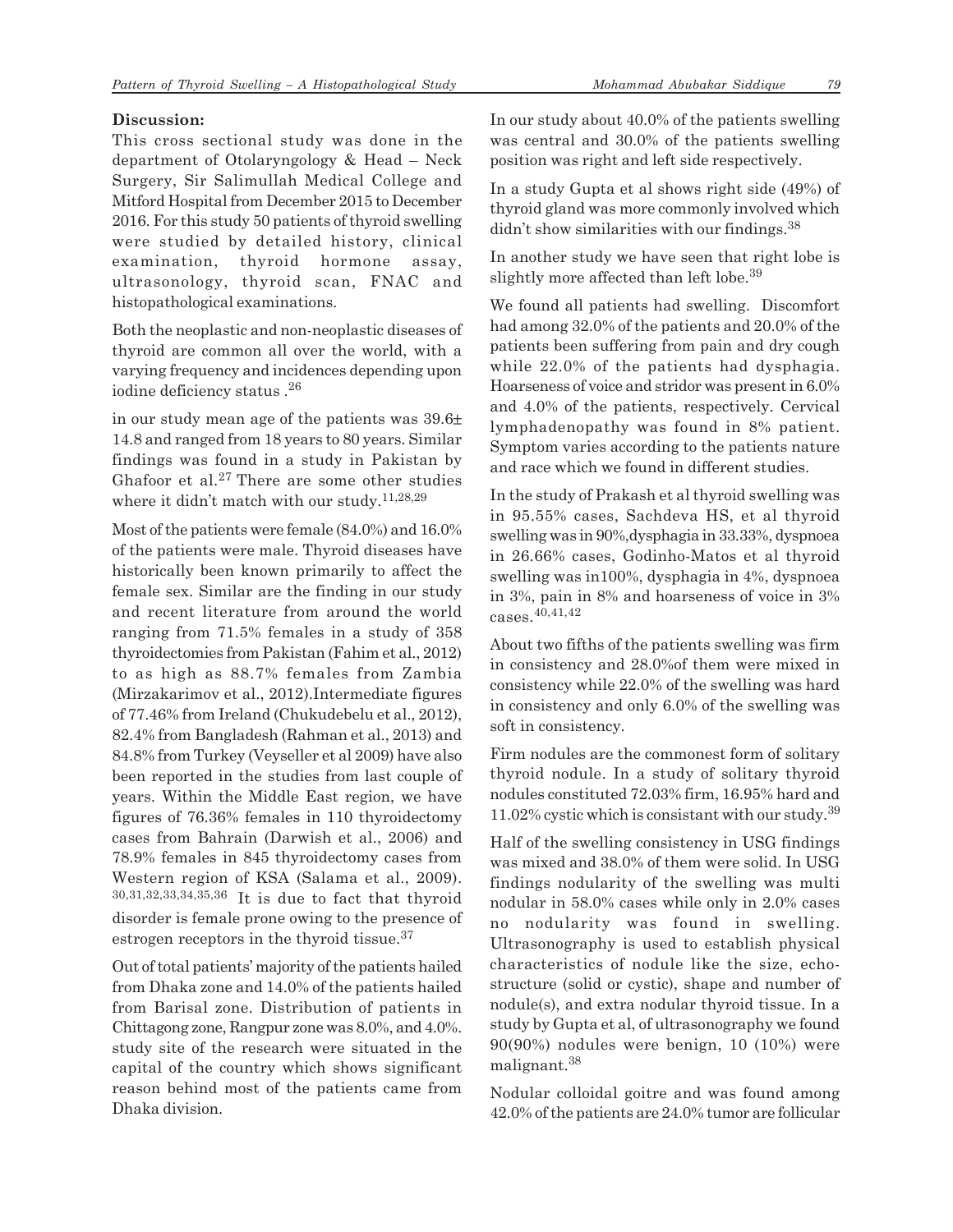adenoma while 20.0% of the patients had Papillary carcinoma. Only 8.0% of the patients had thyroiditis while 4.0% and 2.0% of the patients had Folicullar and Medullary carcinoma respectively. Malignancy was found among 26% of the patients which is not compitable with a study by Haque et al in Bangladesh. Neoplastic lesion was found in 53 cases (44.92%) out of 118 cases. Out of all neoplastic cases 31(58.41%) was benign (follicular adenoma) and 22 (41.51%) cases were malignant. Malignancy was about18.65% of all thyroid swelling. Incidence of cancer in solitary thyroid nodule was 23.7%6.In this study among 22 malignant cases 16(72.73%) were papillary carcinoma, 4(18.18%) were follicular carcinoma and 2(9.09%) cases were anaplastic carcinoma. It shows a clear predominance of papillary over follicular and anaplastic carcinoma. Malignancy was found more in hard nodule 14(63.63%). It is almost similar to another study 65%9. Here hardness of nodule was due to malignancy and inflammatory conditions.<sup>39</sup>

The frequency of follicular adenoma is reported in literature is more than the frequency of malignancy. In our series, similar frequencies of follicular adenoma and malignancy were found. In contrast to these reports higher frequency of malignancy was found than that of follicular adenoma in otherstudies.43,44,45

Proportion of papillary carcinoma was highest in the age group 30 years and below and proportion of follicular carcinoma was highest in age group above 50 years patients while nodular colloidal goiter was highest in age group 31 to 50 years patients. Similarly we found proportion of nodular goiter (37.50%), follicular carcinoma (25.0%) and medullary carcinoma (12.5%) was higher in male patients than female. On the other hand proportion of nodular colloidal goiter (42.9%), associated thyroiditis (9.5%), papillary carcinoma (21.4%) and follicular adenoma (26.2%) was higher in female patients than male. In a study thyroid carcinoma is more common in females with a female to male ratio 8:1.However, Qari found male preponderance in a study of thyroid.

Age of the patients with thyroid cancer ranged from 24-74 years with a mean age 42 years which is in comparison with study conducted by Merchant. But the mean age was younger than 45-48 years old reported from other studies.43,44,46,47,48

### **Conclusion:**

All of the patients presented with a symptoms of neck swelling. Majority of the patients were between3rd and 5thdecade. Females were predominantly affected. The commonest lesion was multinodular goiter followed by folicullar adenoma. Most common malignant lesion was papillary carcinoma. Folicullar adenoma was most common benign lesion. Both papillary carcinoma and folicullar adenoma was common in female**.** The drawback of the study was that it did not represent the whole country. Clinical evaluation of goiter should be thorough and use all means especially histopathologic study of the specimens to arrive at a definitive diagnosis as thyroid carcinoma is not uncommon.

#### **References:**

- 1. Maitra A, Abbas A K., The Endocrine system in: Kumar V, Abbas A K, Fausto N. Editors. Robbins and Cotran pathologic basis of disease. 7thed. Philadelphia: Elseiver Saunders; 2004: 1164-1183.
- 2. Chaurasia's B.D. Deep structures in the neck: Human anatomy Head, neck and brain. 3rded. Daryaganj, New De lhi-110002(India); 2003: 139.
- 3. Hedinger C. Geographic pathology of thyroid diseases. Pathol Res Pract. 1981;171(3-4):285-92.
- 4. Burguera B, Gharib H. Thyroid incidentalomas. Prevalence, diagnosis, significance andmanagement. EndocrinolMetabClin North Am 2000; 29: 187-203.
- 5. Elahi S, Manzoor-ul-Hassan A, Syed Z, Nazeer L, NagraSA, Hyder SW.A study of goiter among female adolescents referred to centre for nuclear medicine, Lahore. Pak J Med Sci. 2005; 21: 56-61.
- 6. Islam S et al. Comparative study of FNAC and histopathology in the diagnosis of thyroid swelling. Bangladesh Otorhinolaryngology 2010; 16(1): 35-43
- 7. R. Bakhos, S. M. Selvaggi, S. DeJong. Fine needle aspiration of the thyroid: rate and causes of cytopathologic discordance. DiagnCytopathol, 23( 4); 233–7.
- 8. Sushel C, Khazada TW, Zulfikar I, Samad A. Histopathological pattern of diagnoses in patients undergoing thyroid operations.RMJ.(2009),[cited october 08,2015]; 34(1): 14-16.
- 9. Niazi S, Arshad M, Muneer M. A histopathological audit of thyroid surgical specimens. Ann King Edward Med Uni. 2007; 13: 51-6.
- 10. Thomas V, McCaffrey. Evaluation of the thyroid nodule, Cancer control,2000; 7(3): 223-228.
- 11. Satter M.A Alam, M.M Haider. A.Clinicopathological Study of Solitary cold Thyroid nodule, Bangladesh J Otolaryngol,2003; 9(1/2):24-27.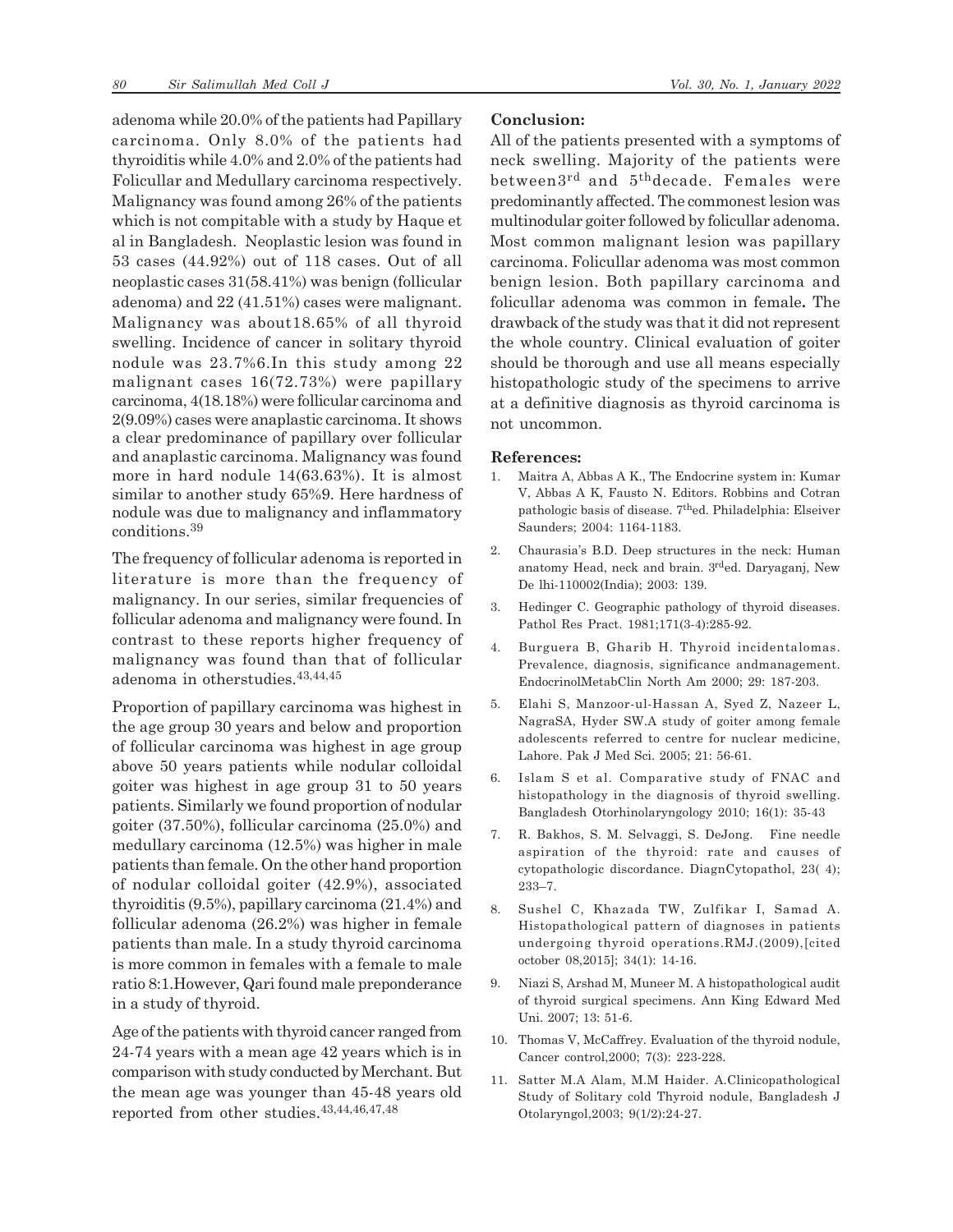- 12. Pendse A.K, Gupta SP,1983. A Clinicopathological analysis of one hundred operated cases of goitre. J.Indian M.A.1983; 80(11&12): 172-175.
- 13. DeLellis RA, Williams ED. Tumours of thyroid and parathyroid. In: DeLellis RA, Lloyd RV, Heitz PU, Eng C, editors. Pathology And Genetics. Tumors Of Endocrine Organs. World Health Organization Classification of Tumors. Lyon, France: IARC Press; 2004:49-56.
- 14. Allan Clain. Hamilton Bailey's Demonstration of Physical Signs in Clinical Surgery. 17thedition, Oxford : Butterworth-Heinemann, 2008;1:158.
- 15. Nobori M , Saiki S, Tanaka N, Harihara Y, Shindo S, Fujimoto Y. Blood supply of the parathyroid gland from superior thyroid artery. Surgery 1994;115:417-2.
- 16. Lennquist S, Cahlin C, Meds S. The superior laryngeal nerve in thyroid surgery. Surgery 1987;102:999-1008.
- 17. Cernea CR, Ferraz AR, Nishio S, Dutra Jr. A, Hojaij FC, dos Santos LR. Surgical anatomy of the external branch of the superior laryngeal Nerve. Head and Neck 1992;14:380-3.
- 18. Durham CF, Harrison TS. The surgical anatomy of the superior Laryngeal nerve. Surgery Gynaecology and Obstertics 1964; 118:38-44.
- 19. Moosman DA, De Weese MS. The external laryngeal nerve as related to thyroidectomy. Surgery Gynaecology and Obstertics 1968; 127:1011-6.
- 20. Klinck GH. Structure of the thyroid. In: Hazard JB, Smith DE(eds). The thyroid. Baltimore: Lippincott, Williams and Wilkins,1964 : 1-31.
- 21. Williams PL, Warwick R. Endocrine glands: The thyroid gland. Gray's anatomy. Edinburgh: Churchill-Livingstone, 1984 :1449-53.
- 22. LiVolsi VA. Pathology of thyroid diseases. In : Braverman LE, Utiger RD(eds). Werner and ingbar's the thyroid. A fundamental and clinical text. Philadelphia : Lippincott-Raven, 2000:488-511.
- 23. Dunn JT, Dunn AD. Thyroglobuline: Chemistry and biosynthesis. In: Braverman LE, Utiger RD (eds). Wermer and ingbar's The thyroid: A fundamental and clinical text. Philadelphia : Lippincott-Raven, 2000: 91- 104.
- 24. Siffori-Femandez S, delfom F, Nlend MC, Lanet J, France JL, Giraud A. Identification of thyroglobulin domain(s) invoived in cell surface binding and endocytosis. Journal of Endocrinology 2001;170: 217- 26.
- 25. Taurog AM. Hormone synthesis : Thyroid iodine metabolism. In : Braverman LE, Utigo RD (eds). Werner and Ingbar's The thyroid. Philadelphia : Lippincott, Williams and Wilkins, 2000;61-85.
- 26. Vanderpump MP. The epidemiology of thyroid disease. *Br Med Bull*, 2011, 99, 39-51.
- 27. Ghafoor A, Sajjad M, Akram M, Khan ZA. Histopathological pattern of enlarged thyroid gland. *Gomal J Med Sci* 2015; 13: 207-10.
- 28. Rahman TM. Study on incidence of malignancy in cold nodule of thyroid in 40 cases. Dissertation, Bangladesh College of Physicians & Surgeons, Dhaka, 2000;9-10.
- 29. Rains AJH, Charles VM. Bailey and Love's short practice of surgery, Twenty ed. London, ELBS, 2004; 707 – 733.
- 30. Fahim A, Qureshi A, Alvi M, Azmi MA. Clinical presentation and evaluation of Histopathological pattern of Hospital based frequency of thyroidectomic biopsies. InMed Forum 2012 (Vol. 9, pp. 1-6).
- 31. Mirzakarimov F, BFK Odimba BFK, Tembo P (2012). Patterns of surgically treated thyroid disease in lusaka, Zambia. Medical Journal of Zambia, 39,7-11.
- 32. Chukudebelu O, Dias A, Timon C. Changing trends in thyroidectomy. Irish medical journal. 2012 Jun;105(6):167-9.
- 33. Darwish AH, Al Sindi KA, El Kafsi J, BAcantab MB. Pattern of thyroid diseases-A Histopathological Study. Bahrain Med Bull. 2006 Dec;28(4):1-6.
- 34. Rahman MA, Biswas MA, Siddika ST, Sikder AM, Talukder SI, Alamgir MH. Histomorphological pattern of thyroid lesions. Dinajpur Med Col J. 2013;6:134-40.
- 35. Veyseller B, Aksoy F, Demirhan H, Yildirim YS, Ertaº B, Açikalin RM, Kumral TL, Bayraktar GI. Total thyroidectomy in benign thyroid diseases. Kulak burun bogaz ihtisas dergisi: KBB= Journal of ear, nose, and throat. 2008;19(6):299-303.
- 36. Al-Maghrabi JA, Al-Enazi MH. Histopathological pattern of thyroid lesions in western region of Saudi Arabia. New Egyptian Journal of Medicine. 2009;40(6):580.
- 37. Krukowski ZH. The thyroid gland and thyroglossal tract. In: Williams NS, Bulstrode CJK, O'Connell PR, eds. Baily & Love's short practice of surgery. 24th ed. London. Hodder education. 2004:776-804.
- 38. Gupta A, Jaipa D, Kulhari S, Gupta N. Histopathological study of thyroid lesions and correlation with ultrasonography and thyroid profile in western zone of Rajasthan, India Gupta A et al. Int J Res Med Sci. 2016 Apr;4(4):1204-1208.
- 39. Huque SMN, Ali MI, Huq MM, Rumi SNF, Sattar MA, Khan AFM. Histopathological pattern of malignancy in solitary thyroid nodule. Bangladesh J Otorhinolaryngol. 2012;18(1):5-10.
- 40. Psarras A, Papadopoulos SN, Livadas D, Pharmakiotis AD, Koutras DA. The single thyroid nodule. Br J Surg. 1972;59(7):545-8.
- 41. Prakash A, Moulik BK, Sharma LK, Kapur M, Poddar PK. Carcinoma of thyroid gland. A clinical study. Ind J Surg. 1974;43:409-16.
- 42. Godinho-Matos L, Kocjan G, Kurtz A. Contribution of fine needle aspiration cytology to diagnosis and management of thyroid disease. J ClinPathol. 1992;45:391-5.